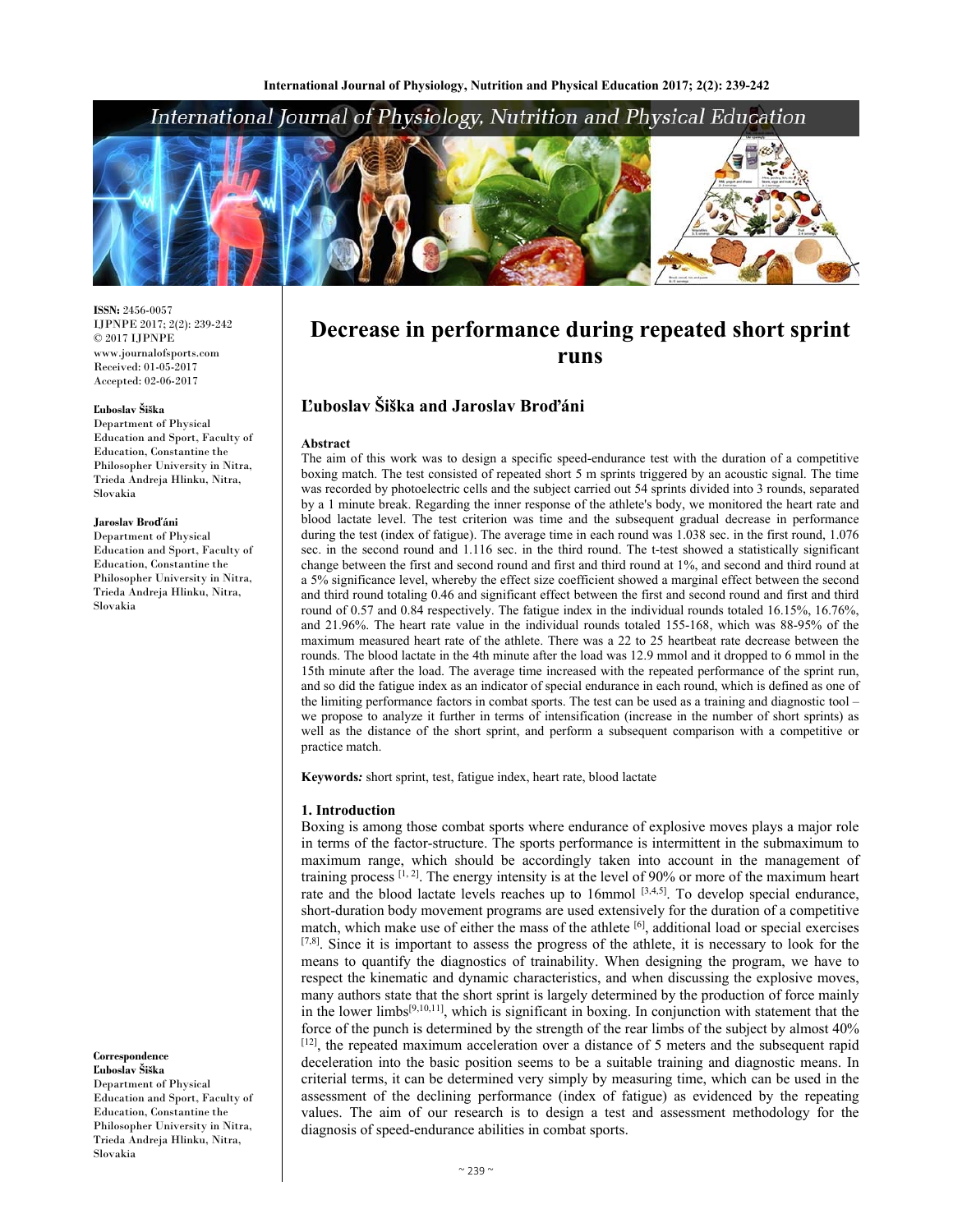## **2. Materials and methods**

The research subject was a single athlete aged 37, height 172 cm, weight 70kg, max. HR 176 bpm. The athlete's total sports age is 30 years, and he won multiple medals at numerous Slovak athletic and kickboxing championships.

#### **2.1 Description of the test**

The photocells were placed at a distance of 5 m from each other. The athlete was standing in the basic position, with his hands lowered, and upon hearing the audio signal, he carried out a short sprint between the photocells, assumed the same position on the opposite side and waited for another audio signal (Fig. 1). The audio signals were repeated every 10

seconds for the duration of 3 minutes, which represents 18 signals. This is followed by a 1-minute break and another 18 signals. In this way, the athlete does 3 rounds of 54 short sprints. The time is recorded by the photocells with an accuracy to the hundredths of a second. Time and the subsequent decline in performance, expressed as a percentage, are the test criteria.

The internal response of the athlete (heart rate) was measured by a SUUNTO device and the blood lactate levels were measured by a LACTATE SCOUT device in the 4th and 15th minute after the load.



**Fig 1:** Visual representation of the test

#### **2.2 Statistical analysis**

The results captured in the test are expressed with elementary descriptive statistics using the average time value of practice in each of the rounds, standard deviation, minimum value, maximum value, and they are visualized in box charts. The statistically significant differences in the mean values between the rounds were expressed by the t-test at a 5% and 1% level of significance. The substantive significance was assessed with the Cohen's "d" effect size coefficient. The time value of each of the repetitions is displayed in a line chart and overlaid by a linear trend line. The decrease in performance (fatigue index) is expressed as a percentage of the difference of the maximum and minimum values on the linear trend line with regard to the minimum value, which is also represented by the decline of the trend line.

#### **3. Results**

Performance varied during the individual rounds in the test. The most consistent values with the smallest standard deviation were recorded in the second round. Compared to the first round, the average performance worsened by about 4 hundredths of a second. The best performance was observed in the first round, however, as it can be seen in the graphs, up to three extreme values were recorded (Fig. 2). The decrease in performance was most evident in the third round, which was reflected in the worst average performance and the highest standard deviation. We recorded the worst but paradoxically also the best performance at the beginning of the round (Tab. 1).

We identified statistically significant differences in the mean

values and effect size coefficients "d" between: I. and II. round  $t(17) = 3.00$ ,  $p < .01$ , "d"= 0.57 I. and III. round  $t(17) = 3.14$ ,  $p < .01$ , "d"= 0.84 II. and III. round  $t(17) = 1.83$ ,  $p < .05$ , "d"= 0.46

Percentage of decrease in performance (fatigue index) in each round:

## **I. ROUND-16.15% II. ROUND – 16.76% III. ROUND – 21.96%**

In terms of heart rate, we can see the highest values in the first round, with a maximum value of 168bpm. The heart rate subsequently decreased during the one-minute break by 22 pulses to 146. The heart rate during almost the entire second round was above 160, however, it did not reach this value in the third round, resulting in a decrease from 163 to 138 between the second and third round (fig. 4).

The blood lactate in the 4th minute after the load was 12.9 mmol and it dropped to 6mmol in the 15th minute after the load.

#### **3.1 Tables and Figures**

**Table 1:** Descriptive statistics

| I. ROUND  |      | <b>II. ROUND</b> |      | <b>III. ROUND</b> |      |
|-----------|------|------------------|------|-------------------|------|
| M         | 1.04 | М                | 1.08 | M                 | 1.12 |
| <b>SD</b> | 0.07 | <b>SD</b>        | 0.06 | <b>SD</b>         | 0.11 |
| Min       | 0.97 | Min              | 0.98 | Min               | 0.96 |
| Max       | 1.20 | Max              | - 17 | Max               | 1.32 |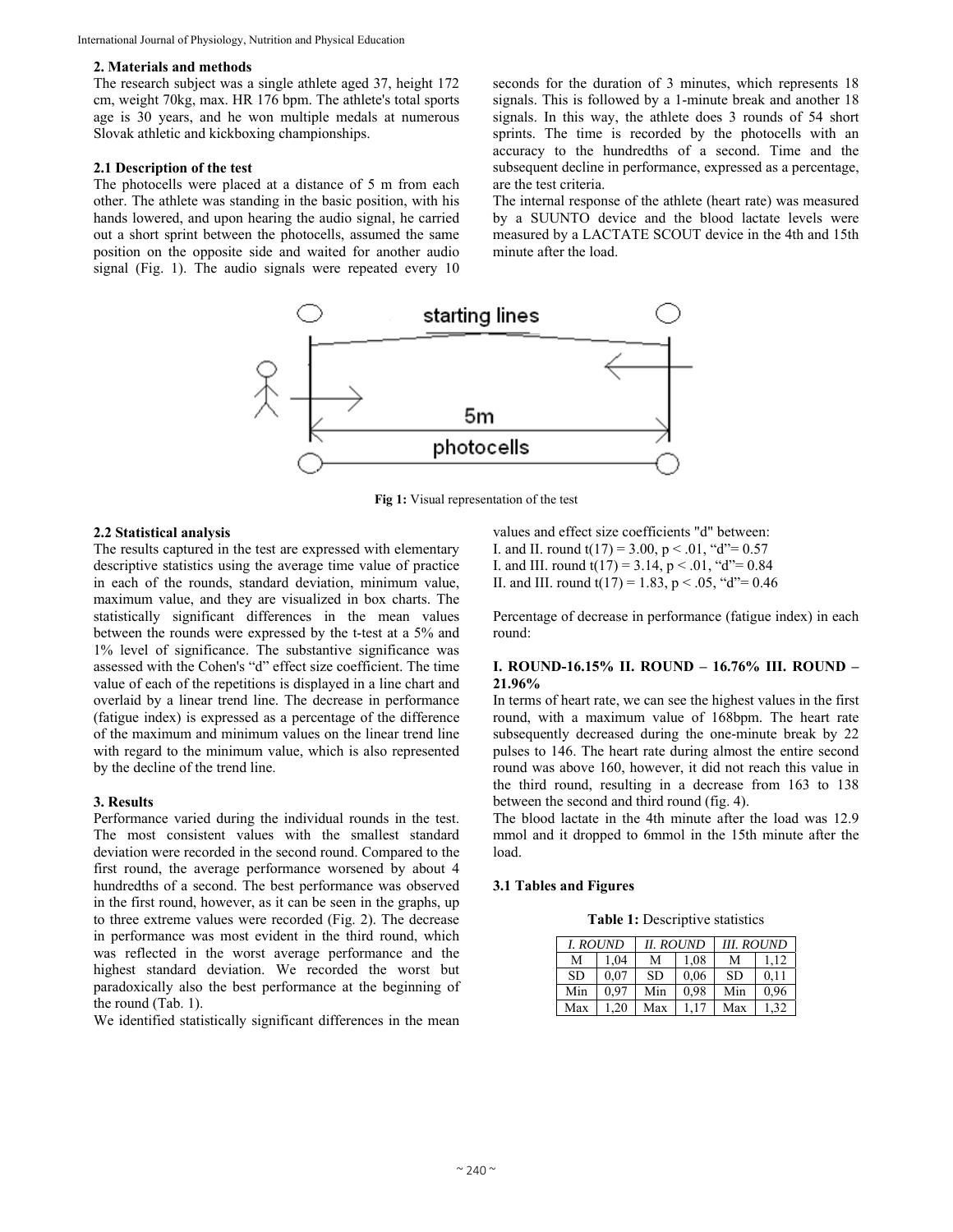

**Fig 1:** Box graphs with the measured values



**Fig. 3:** Time values of the individual repetitions and their linear trending